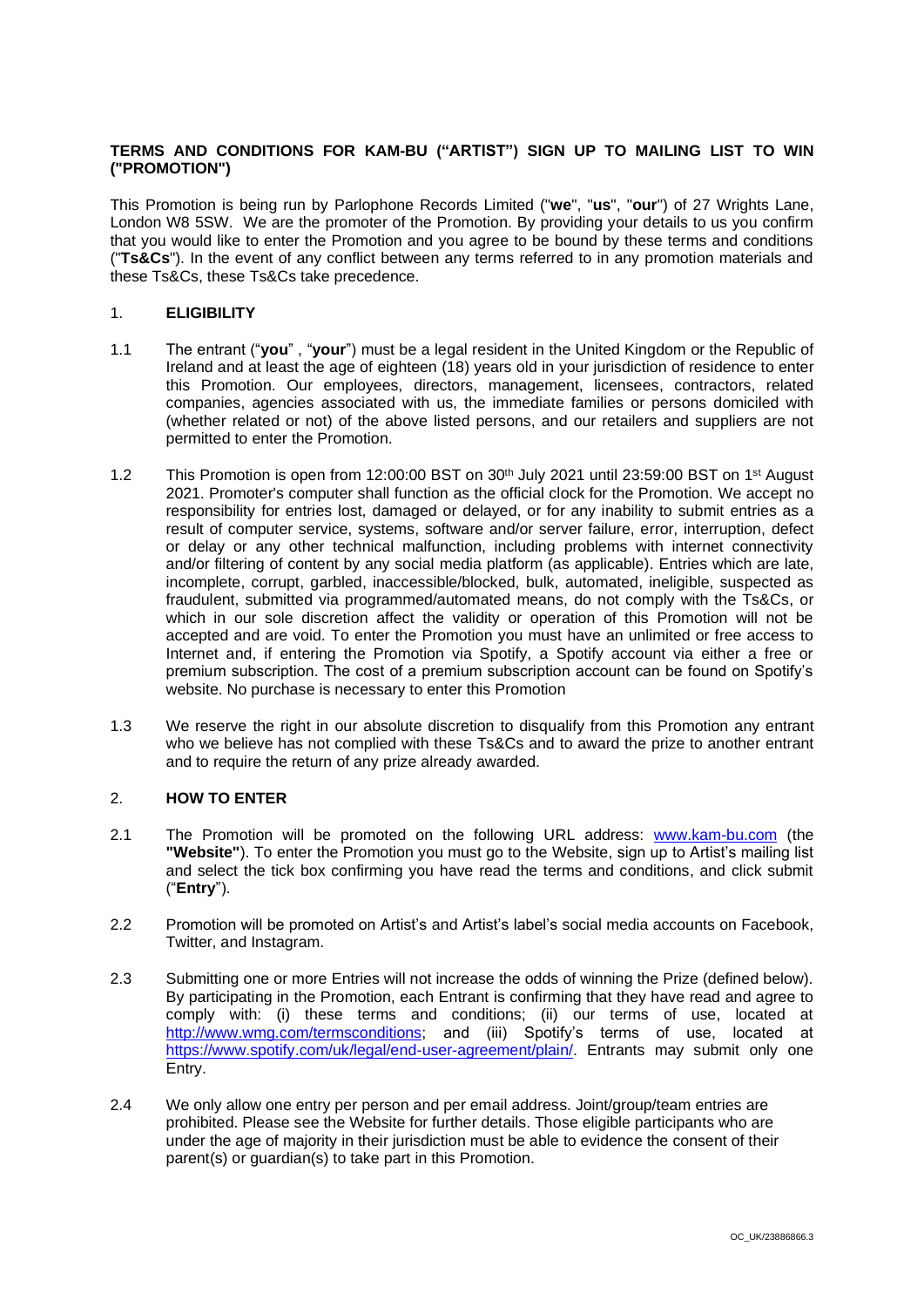- 2.5 All participants are also required to tick a checkbox confirming acceptance of these Ts&Cs and agree to the use of the participant's data in accordance with our Privacy Policy to administer the Promotion.
- 2.6 Promoter reserves the right for justifiable reasons to disqualify all entries should it determine for justifiable reasons that a person has engaged in repeated, egregious or blatant violations of the entry limit. Promoter may acknowledge receipt of entries; but, in such case, acknowledgment does not constitute any representation as to eligibility for the Promotion.

### 3. **PRIZE**

- 3.1 There will be ten (10) winners.
- 3.2 The prize to be won by each winner is one piece of custom tie-dyed limited edition "Dumpling" merchandise (the "**Prize**"). We will pay the cost of securely posting the Prize to the winner.
- 3.3 The Prize is non-transferable and no cash alternatives will be available for any prize. However, we reserve the right to substitute a prize (or prizes) of equal or greater value at any time if we withdraw the Prize (in whole or in part) for any reason or it becomes unavailable (in whole or in part). The Prize is subject to availability and other restrictions.

# 4. **WINNER SELECTION AND NOTIFICATION**

- <span id="page-1-0"></span>4.1 The winning entrant(s) will be selected on or about 2<sup>nd</sup> August 2021 and will be the first names drawn at random from all valid entries received. The odds of winning depend upon the total number of eligible entries received for the random prize draw.
- 4.2 We will notify each winner by no later than  $2^{nd}$  August 2021 using the contact details submitted on entry. If you are chosen as a winner and your contact details have changed since your entry, we reserve the right to disqualify your entry and select an alternative winner. We will not notify unsuccessful entrants.
- 4.3 If any of the following circumstances apply, a winner will be deemed to have forfeited the Prize and an alternative winner will be selected from the remaining eligible entrants using the process set out above:
	- (a) if the winner has not claimed their Prize by the date specified in the winner notification, we reserve the right to conduct a further draw in accordance with clause [4.1](#page-1-0) above to award the Prize to another entrant;
	- (b) the Prize (or any correspondence relating thereto, e.g. a notification from us confirming a winning entry) is returned as non-deliverable;
	- (c) the relevant winner does not provide requested evidence of identity, age, residency, or being the authorised holder of the email account from which the entry was submitted to our satisfaction within 48 hours of such request being made:
	- (d) we determine non-compliance with any of these Ts&Cs.
- 4.4 The winner's names may be obtained by sending a stamped self-addressed envelope marked 'Kam-bu tie dyed merch promotion' to Digital Marketing, Parlophone Records Limited, 27 Wrights Lane, London W8 5SW.

## 5. **PUBLICITY**

Winners may be required to take part in our promotional publicity and sign a release form in respect of such publicity. By entering into this Promotion, you agree to provide, and that we (or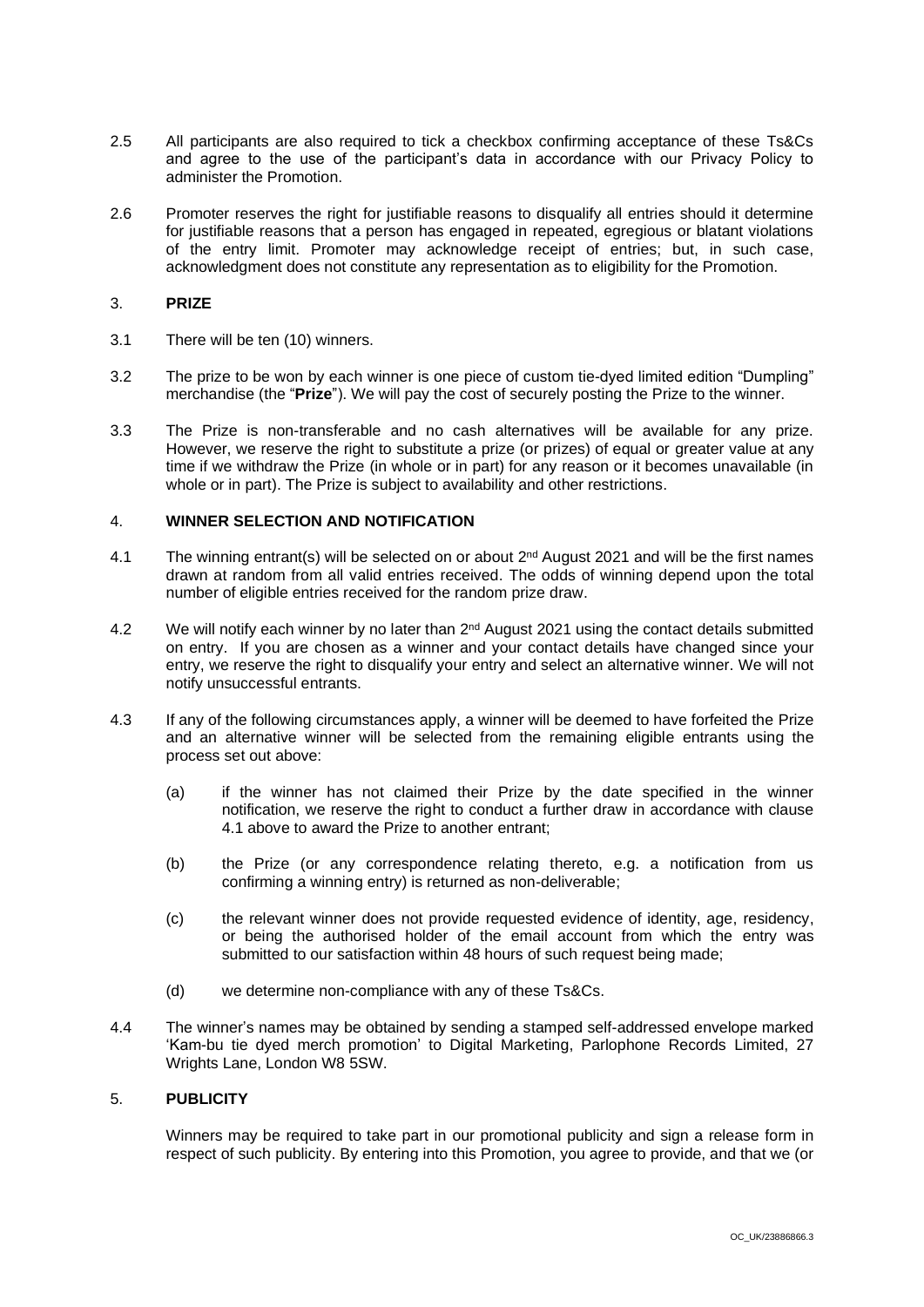any third party we may chose) may use your entry, details of your name, likeness, voice, performance (if applicable) and county/country of residence and/or other indicia of your persona in any kind of medias (Internet especially on all Promoters. related websites, TV, radio, press, display, theatre, etc.) and in any kind of materials (printed materials, posters, press advertisements, online materials as for instance web-banners and emailings, audiovisual commercials, etc.), worldwide for advertising and promotional purposes in connection with the Promotion without additional authorisation, notice or compensation unless prohibited by law.

### 6. **DATA PROTECTION**

- 6.1 By submitting an entry, entrants agree that we, our affiliates, service providers and/or agents may process the personal information submitted by you as part of the entry process (including contact details) for the purposes of operating the Promotion, administering prizes and otherwise in accordance with our Privacy Policy, available at [www.wminewmedia.com/privacy.](http://www.wminewmedia.com/privacy)
- 6.2 Delivering personal data is voluntary but it is essential in order to take part in the Promotion. Participants have the right to access the data delivered at any time as well as the right to demand their rectification, erasure or restriction and all other rights according to the GDPR and other applicable local data protection laws, for example by emailing us at privacypolicy@wmg.com.
- 6.3 We would like to be able to keep you informed about Artist and their activities. We would also like to be able to share your email address with Artist, Indie Mixtape and Topsify so that they may keep you informed of their activities from time to time. If you would like us to use your email address in either or both of these ways, please tick the relevant box(es) on the Website where indicated prior to submitting your entry. Ticking the box(es) is not required for entry in the Promotion nor will doing so increase your chances of winning.

### 7. **GENERAL**

- 7.1 Subject to, where applicable, the approval of those authorities that have issued permits for the conduct of this Promotion, We may in our absolute discretion modify, amend, cancel or suspend these Ts&Cs, the Promotion and/or the Prize(s) at any time if we deem it necessary, due to technical reasons or to ensure compliance with applicable laws, regulations and guidance, or if circumstances arise beyond our control. No liability shall attach to us as a result thereof.
- 7.2 Subject to applicable laws, we reserve the right to disqualify an entrant and/or winner in our absolute discretion. In addition, acts of tampering with the Promotion (including the URL) will result in disqualification; but, disqualification shall not represent the sole remedy available to Promoter.
- 7.3 Except to the extent that they may not be excluded by law, no representations, warranties, terms or conditions that are not expressly stated in these Ts&Cs apply to this Promotion. We shall have no liability for any injuries, loss or damage of any kind arising from or in connection with participation in this Promotion (including any damage to the entrant's or any other person's computer relating to or resulting from participation in, or downloading of any materials or software in connection with, this Promotion) or acceptance, use, misuse or nonuse of any Prize(s) (including activity or travel related thereto) except for liability for death, personal injury, fraud and damage or loss caused by negligence, which is not excluded.
- 7.4 In the event that any event or action outside our control prevents or significantly hinders our ability to proceed with the Promotion on the dates and in the manner described in these terms and conditions (including but not limited to vandalism, power failures, tempests, natural disasters, acts of God, civil unrest, strike, war and act of terrorism), Warner may for justifiable reasons cancel the Promotion and recommence it from the start at another time on the same conditions. If the Promotion is regulated by any applicable government body, the cancellation